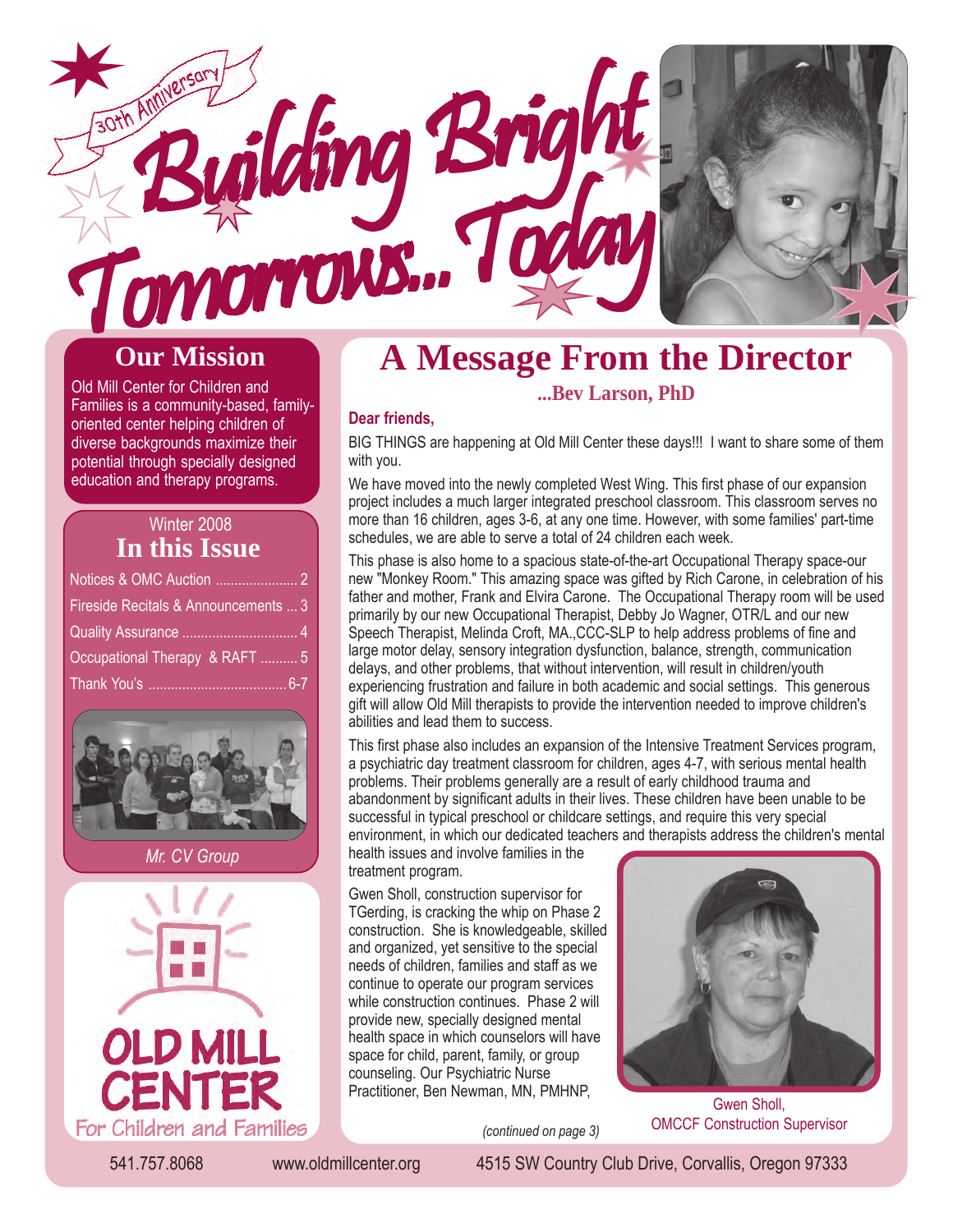



### **5K Run/Walk Saturday April 26, 2008 Willamette Park**

The 4th Annual 5K Run/Walk raises awareness of Williams Syndrome (WS) and provides Sophie Gerding with a future needs funding. Sophie has WS, a rare genetic condition which causes medical and developmental issues. WS may occur in 1 of every 7,500 births. Bring your friends and neighbors to show support for Sophie and others with WS. All you need is a comfortable pair of shoes to run or walk along the beautiful Willamette!

QUESTIONS? Contact Amy Smoker at JNSmkr@aol.com, or, 541-753-1550, 541-602-http://sophiesrun.com.



# Notice Board



**Wish List** 

Handcart Digital Camera Puzzles (25 - 100 piece) Microwave Digital Scale Height Chart Vinyl beanbags Foamcore board Large Refrigerator Under-counter Refrigerator Nice quality drawing and water color paper Newer washer & dryer Beads and beading supplies (yarn, knitting and crochet needles,<br>fabric, thread, needles)

**Old Mill Center's Annual Auction ANYAN**  $\sum_{n=1}^{\infty}$ ξ reap **OLD MILL CENTER** Raffle Silent Auction 5:30 PM  $100$  each quetion night Complimentary Beer and Wine onh must be present Banquet Dinner 7:15 PM to win Winner Kid Cuisine receives their with an Adult Twist choice of any oral auction (tem Live Augtion 8:00 PM TLC Scholarships 9:00 PM All seats are reserved Be sure to preview our amazing roster of auction items! Visit the auction website at oldmillauctionO8.cmarket.com after March 1st

> **March 15th at the CH2M HILL ALUMNI CENTER Call 541-757-8068 to reserve a ticket**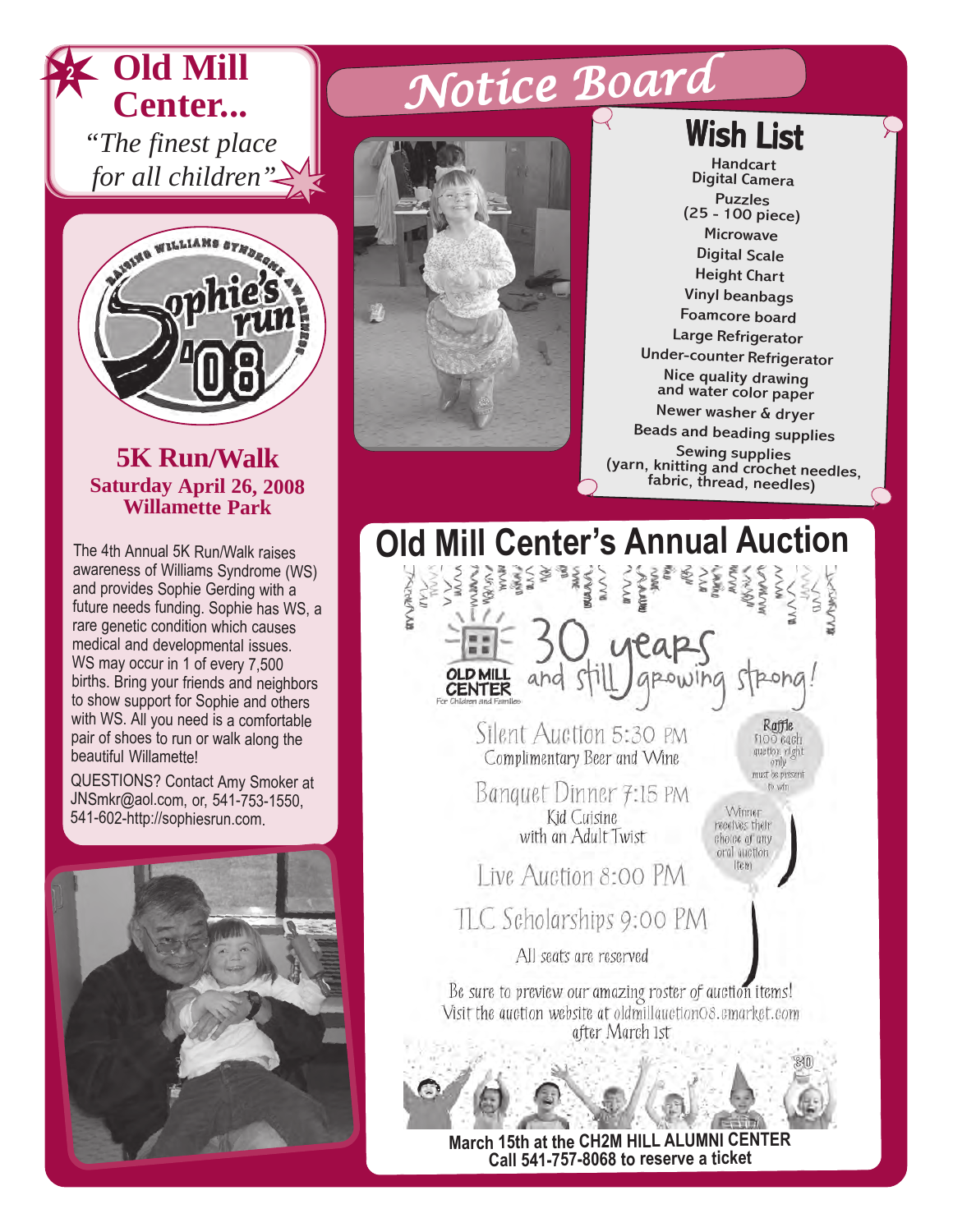### **Fireside Recitals 2008 <sup>3</sup>**

Old Mill Center for Children and Families and the OSU Piano Program once again invite you to become a part of one of the most celebrated concert series in Corvallis. For the past nineteen years, the Fireside Recital Series, sponsored by Barnhisel, Willis, Barlow & Stephens P.C., Attorneys at Law as well as Jayne Ackerman, MD. has provided an intimate showcase for the musical genius of both locally acclaimed and internationally celebrated artists. Our twentieth season is no exception! The 2008 recitals include:

#### **Sunday, March 2nd**

Pianist, Rachelle McCabe, will join two friends from the University of Oregon, violinist, Kathy Lucktenburg, and cellist, Stephen Pologe. They offer an exciting program including the delightful Sonata No. 1 in D Major for Violin and Piano by Beethoven, the powerful Piano Trio in C Minor by Brahms, and zesty Argentine pieces for piano trio by Astor Piazzolla. Appetizers and wine will accompany this recital. The recital starts at 4:00 PM at the home of Roger Brownell, 1140 NW Lester.

#### **Saturday, May 3rd**

Janice Weber, a magnificent concert pianist from Boston, performs an informal program of beautiful piano music and discussion following her formal solo recital at La Sells Stewart Center on the Steinway Celebration Series the evening before. As the winner of The International Liszt Prize, Ms. Weber is a virtuoso at the keyboard. She is also a prizewinning author known for her direct and humorous rapport with both musical and literary audiences. As the London Evening Standard put it, "Janice Weber is the genuine article, an American superwoman. A successful writer of sexy novels she undoubtedly is, but somewhere along the line she has found time to become a sensational pianist." Appetizers will be served along with wine provided by Enoteca Wine Bar. The recital starts at 7:00 PM at the home of Rich Carone, 7250 NE Avalon.

### **Sunday, June 8th**

The Twenty Year Anniversary Concert!!! Time to raise a toast to 20 wonderful seasons of Fireside Recital Concerts. Members of our own "fireside family" will perform and much more. This will also be Old Mill's first event in their new and improved building...Old Mill is celebrating 30 years of service to children and families! This will be a program of creativity and celebration not to be missed! Appetizers and wine will accompany this recital. The recital starts at 4:00 PM in the new East Wing of OMCCF, 4515 SW Country Club Drive

Subscriptions are \$150 per person with all proceeds to benefit Old Mill Center and the OSU Piano Program. Please contact Lisa Penter at 757- 8068 ext 114 if you are interested in attending.



## **Announcements**

### **Special Achievement Award**

The Jim and Ruth Howland Special Achievement Award was won by Director, Bev Larson, PhD, founder of Old Mill Center for Children and Families. Bev began her work breaking down barriers for children with special needs in 1977. For the last 30 years, Bev has been a community leader in creating breakthrough programs such as integrated preschool, outpatient mental health and occupational therapy. Bev received this prestigious award at the Celebrate Corvallis Awards Event on January 24th. Way to go, Bev!

### **Skinny Pig Out and Open House**

Save the date for our Skinny Pig Out and Open House, Saturday, July 26th. We are bringing back Skinny's favorite event to celebrate Old Mill's 30th year of service to children and families as well as an open house to share our new building expansion. Put it on your calendars now!!!

#### *Director's Message*

#### *Continued from page 1*

will also have an office for medication evaluation and management for children/ youth. A specially designed Art Therapy room, a gift from Bob and Kitty Bunn, will provide a unique space for our art therapist, Pamela Swafford, MA, and other counselors to help children/youth in their healing through exploring and expressing feelings through art. Expanded administrative offices and conference/training space will also be included in Phase 2.

I will give you more information on these and our other new spaces in the next newsletter. There is so much more to share about our special donors and the special spaces they have helped us construct!

As always, we are so grateful for your support for Old Mill and the exciting, unique and groundbreaking work that we do here to positively impact the lives of children/youth and families in our area. Please see the complete staff list on pg 4 to note the breadth and depth of our staff expertise.

Hope to see you all at the 30th Birthday Auction on March 15! Thanks to all of you for all you do!!....Bev

Sincerely, Bev Larson, PhD Executive Director

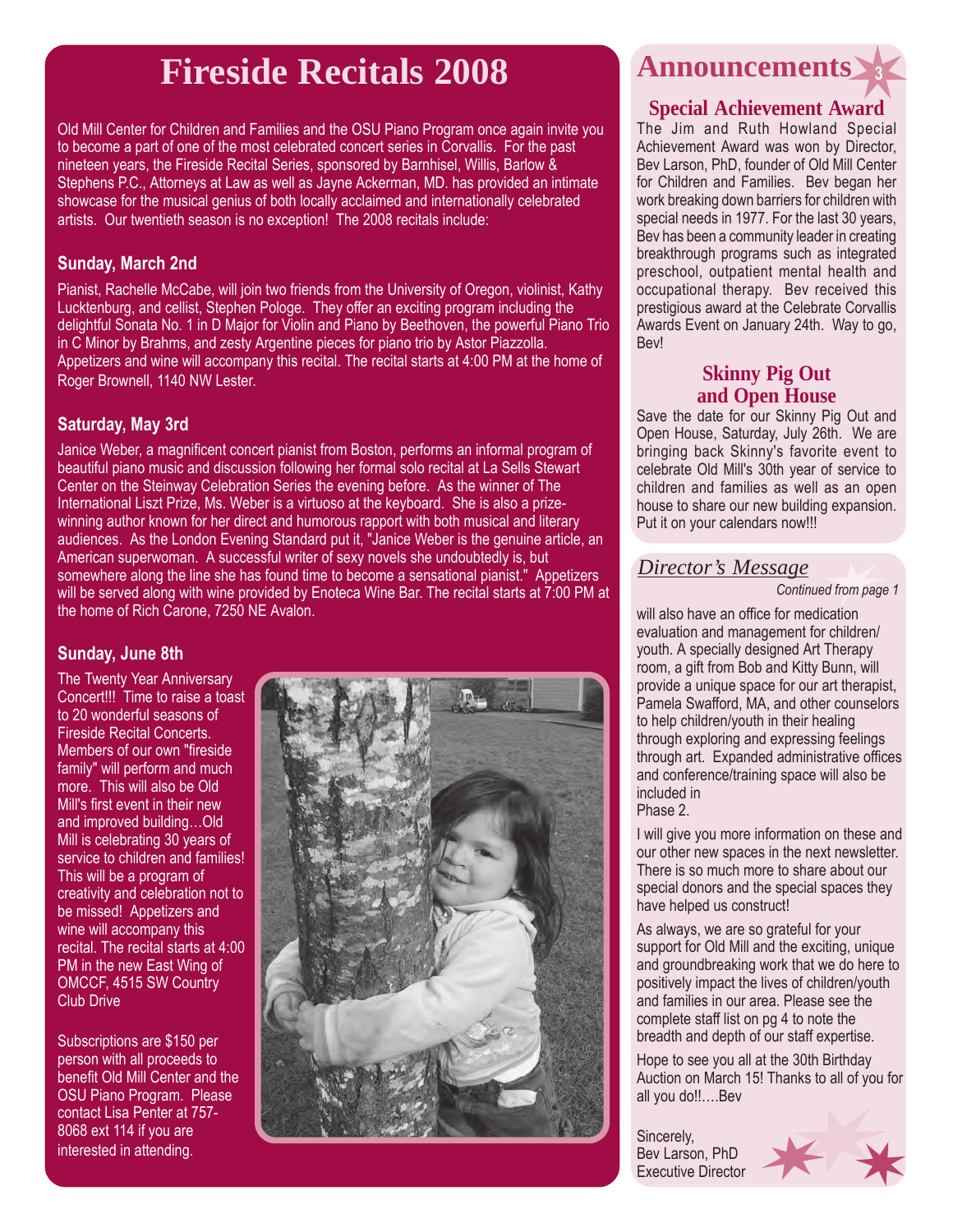### **Old Mill Center...** *"We're here for you"* **4**

### **Old Mill Staff List**

Heather Fredericks Classroom Aide

DeAnne Hanvey Office Specialist Josh James Network Support

Lin Parkison Office Specialist

Debbie Wright MA, Outpatient Therapist

Olga Alvarez **BS, Healthy Start FSW** Cindy Bond MS, Early Education **Coordinator** Catherine Bramwell BS, RAFT Lead Teacher/ Program Liason Eveliina Calder Office Specialist Jessica Carroll BS, RAFT Lead Teacher/ Home Visitor Erica Crimp MA, Outpatient Therapist Chris Elgin MA, LPC, Outpatient **Therapist** Derek Gale MA, Outpatient Therapist Elsie Grimler MS, LPC, Outpatient **Therapist** Lee Harrington MD, Medical Consultant Cherry Hartman LCSW, Clinical Supervisor Stephanie Hibbs RAFT Program Assistant Kiri Horsey MS, FSC Home Visitor Jill Irwin MS, ITS Lead Teacher Monika Jakublova MS, ITS Program Assistant Art Koebel MS, Facilities Maintenance **Tech** Donna Kreliech BS, Preschool Teacher Angee Langevin BA, Healthy Start FSW Bev Larson PhD, Executive Director Casselle LaTourrette MA, Outpatient Therapist Nancy Leeper MA, Director of Operations Angela Meyer AA, Billing/Collections Specialist Marcy Monasky MS, Preschool Teacher Katie Moore **BS, Preschool Teacher** Melissa Moser MS, LPC, Director of Programs Ben Newman MN, PMHNP Psychiatric Nurse Practitioner Annmarie O'Daniel MS, LPC, Strong Families Program Coordinator Heather Orchard MS, Strong Families Skills **Trainer** Lisa Rae Penter Director of Development Nate Perry **BS, ITS Program Assistant** DeAnna Roberts MS, Outpatient Therapist Amy Rowland MS, ITS Child & Family **Therapist** Makiko Suezumi MEd, Outpatient Therapist<br>Pamela Swafford MA. Outpatient Therapist MA, Outpatient Therapist Kerrie Tarkinton Office Specialist Katy Trautman MA, MFT, ChildSafe **Coordinator** Medora Tuck MS, Healthy Start **Coordinator** Debby Jo Wagner OTR, Occupational **Therapist** Jian Wang BA, Accounting Specialist

### **Quality Assurance Committee Team at Old Mill Center**

**...Melissa Moser, MS, LPC, Director for Programs**

Old Mill Center has an active Quality Assurance Committee (QAC). This committee meets monthly to conduct a review of activities in any of the following areas:

- Child and staff accidental injuries
- Environmental hazards
- Client inflicted staff injuries
- Abuse/neglect reports
- Program policies and decision-making
- Grievances/grievance procedures
- Special incidents
- Additions and changes in policy
- Data collections such as telephone call-back logs
- Building operations
- Program operations

As outlined in OMC's Quality Management Plan, the Quality Assurance Committee is responsible for oversight of the Quality Management System and the Quality Management Plan and activities associated with establishing objectives, benchmarks and performance evaluation measures. More specifically, the QAC seeks dynamic oversight of care provided to children and

families, integration of services with community partners, oversight of the collection of data related to QA, identification of corrective actions and respond to needed actions, to utilize input from children, families and others who are interested in OMC, to provide the opportunity for all staff to contribute and recommend QA activities, and to document pertinent facts and conclusions and report to identified groups including the OMC Board of Directors.



We are fortunate to have an active QAC and many thanks go out to our committee. The QAC is comprised of the following dedicated members: Jay Harris RN, Accountable Behavioral Health Alliance Quality Manager, Stephanie Fryer, Community Representative, Linda Burt PhD, Community Representative and OMC Employees including Bev Larson, Melissa Moser, Nancy Leeper, Annmarie O'Daniel, Cherry Hartman, Cindy Bond, Deanne Hanvey, and Medora Tuck. Our Medical Director, Dr. Lee Harrington, is briefed on QAC activities during his monthly service visitation to OMC.

If you have any questions about Quality Assurance measures at OMC, please contact Nancy Leeper or Melissa Moser. The QAC continues its efforts to improve the services and make the operation of OMC optimally efficient.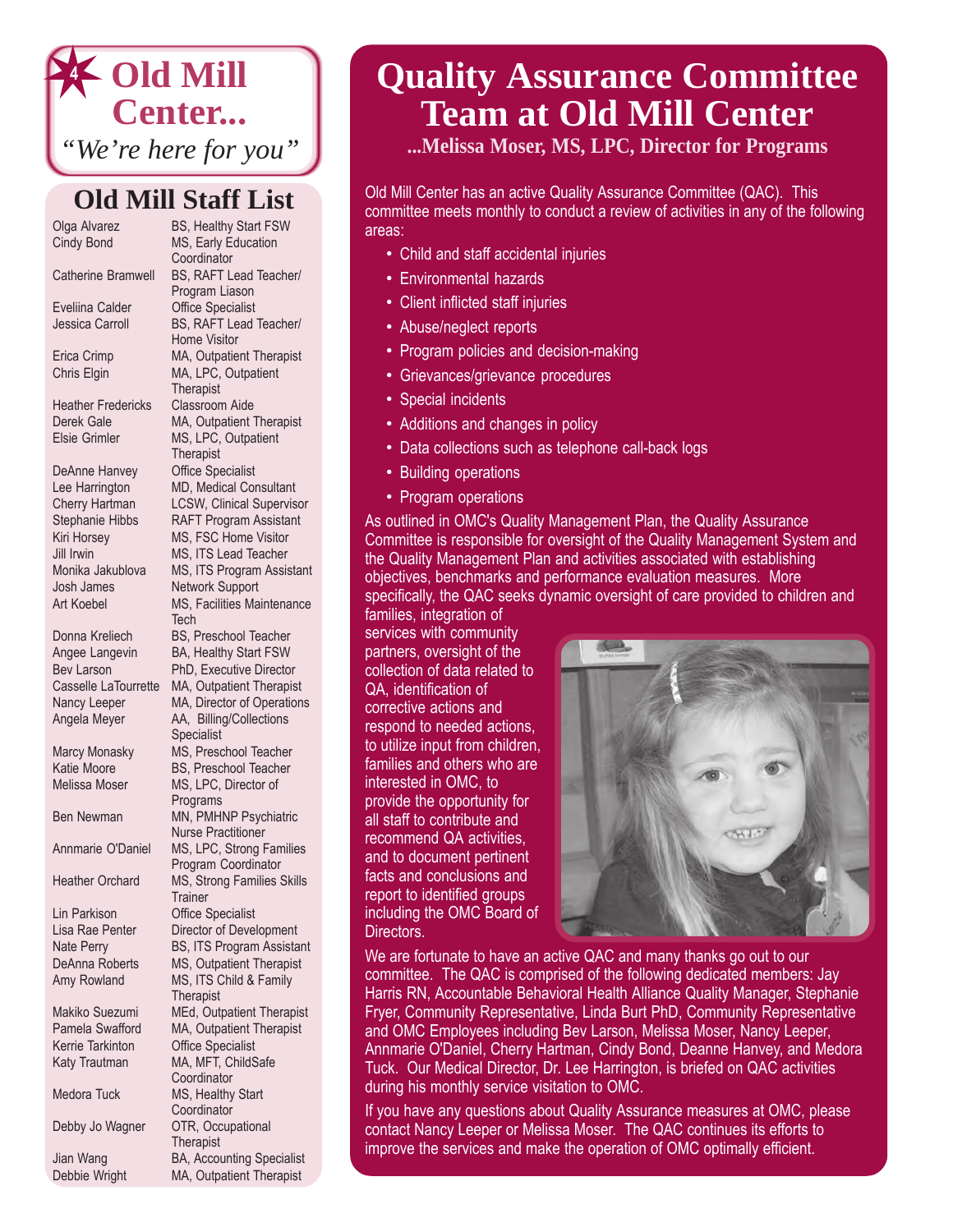### **Occupational Therapy Program**

Occupational Therapy (OT) is the skilled treatment used to help individuals achieve independence in their daily lives. Old Mill Center's Occupational Therapy Program services include assessment, treatment and referral as indicated for children birth to 16 with a physician's prescription.

Services are designed to facilitate the mastery of skills necessary during daily activities such as:

- Self-care skills
- Self-regulation skills
- Sensory processing skills
- Fine motor skills
- Gross motor skills
- Bilateral coordination skills
- Visual motor skills
- Oral motor skills
- Social skills
- Play skills
- Cognitive skills

Old Mill Center's new Occupational Therapist, Debby Jo Wagner, has many years of experience in general pediatric treatment, specialized training and certification, and will be collaborating with the mental health program and outpatient therapists. If you are interested in this service or know someone who would benefit from an assessment, please call 757-8068.

### **5 Rally Around Families Together**

"The water is wide I can't cross over. And neither have I wings to fly. Build me a boat That can carry two And both shall row..." (Lyrics from *ìThe Water is Wideî*)

We haven't built a boat, but we have built a RAFT (Rally Around Families Together). Our collaborative partnership adventure housed at Old Mill, which supports families with risk factors was launched in April of 2007. While it started as a birth-to-2 program, during winter quarter we proudly added more space in our RAFT with the addition of a program for 2-to-3 year olds, and hired an additional teacher. RAFT offers our families a safe ride through class V rapids. It includes a therapeutic classroom for their children, child care for children not meeting the age requirements, active participation in early literacy, parent support and education, mental health support, support in the home through home



visiting and assistance in learning about and obtaining resources through other community agencies. "I love coming to RAFT! I love having a safe place for me and my child to come!"

At this point in time RAFT operates three days a week. Infant class (birth-1) meets Tuesdays from 9:00-11:30. Wobbler class meets Wednesday from 9:00-11:30 while Toddler class meets Fridays from 9:00- 11:30. Plans are in the works for making the Wobbler and Toddler classes a two-day per week class.

While teaming with Corvallis Public Library and Linn-Benton Community College and through the support of other programs and agencies and the Benton County Commission of Children and Families, RAFT has made its way through the rough water and is gently floating to our destination and goal-helping to support families achieve their dreams.

For more information on RAFT or current openings, please call 757-8068.

|                                          | <b>Board of Directors</b>                                  |  |
|------------------------------------------|------------------------------------------------------------|--|
| Carolina Amador,<br><b>MD, FAAP</b>      | <b>Benton Community Health</b><br>Center                   |  |
| Meredith Baughman,<br>Secretary          | <b>Town &amp; Country Realty</b>                           |  |
| Les Boudreaux                            | <b>Community Representative</b>                            |  |
| Susan Burke,<br><b>Chair-Elect</b>       | <b>Community Representative</b>                            |  |
| Tami Ellingson, CPA,<br><b>Treasurer</b> | <b>Allied Waste Services</b>                               |  |
| <b>Heather Gerding</b>                   | <b>Parent Representative</b>                               |  |
| <b>Paul Goodmonson</b>                   | <b>Edward Jones Investments</b>                            |  |
| <b>Rob Grause</b>                        | <b>Community Representative</b>                            |  |
| Beth Hogeland, PhD                       | LBCC                                                       |  |
| <b>Gary Hunter</b>                       | <b>Barnhisel Willis Barlow &amp;</b><br><b>Stephens PC</b> |  |
| Bev Larson, PhD                          | <b>OMCCF</b> Executive Director                            |  |
| <b>Jeff Martin</b>                       | <b>Universal Telecom</b>                                   |  |
| Jeff McCubbin, PhD,<br>Chair             | <b>Oregon State University</b>                             |  |

Pat Newport **Conservation Cregon State University** Dale Ramsay Ramsay-Gerding Constr. Mindi Rich Friends of Old Mill Rep Gina Shellhammer Oregon State University Bond Starker Starker Forests, Inc. Meg Swan Retired, OSU Facilities Carol Lee Woodstock, Woodstock's Enterprises, Past-Chair Inc.

## **2007-2008**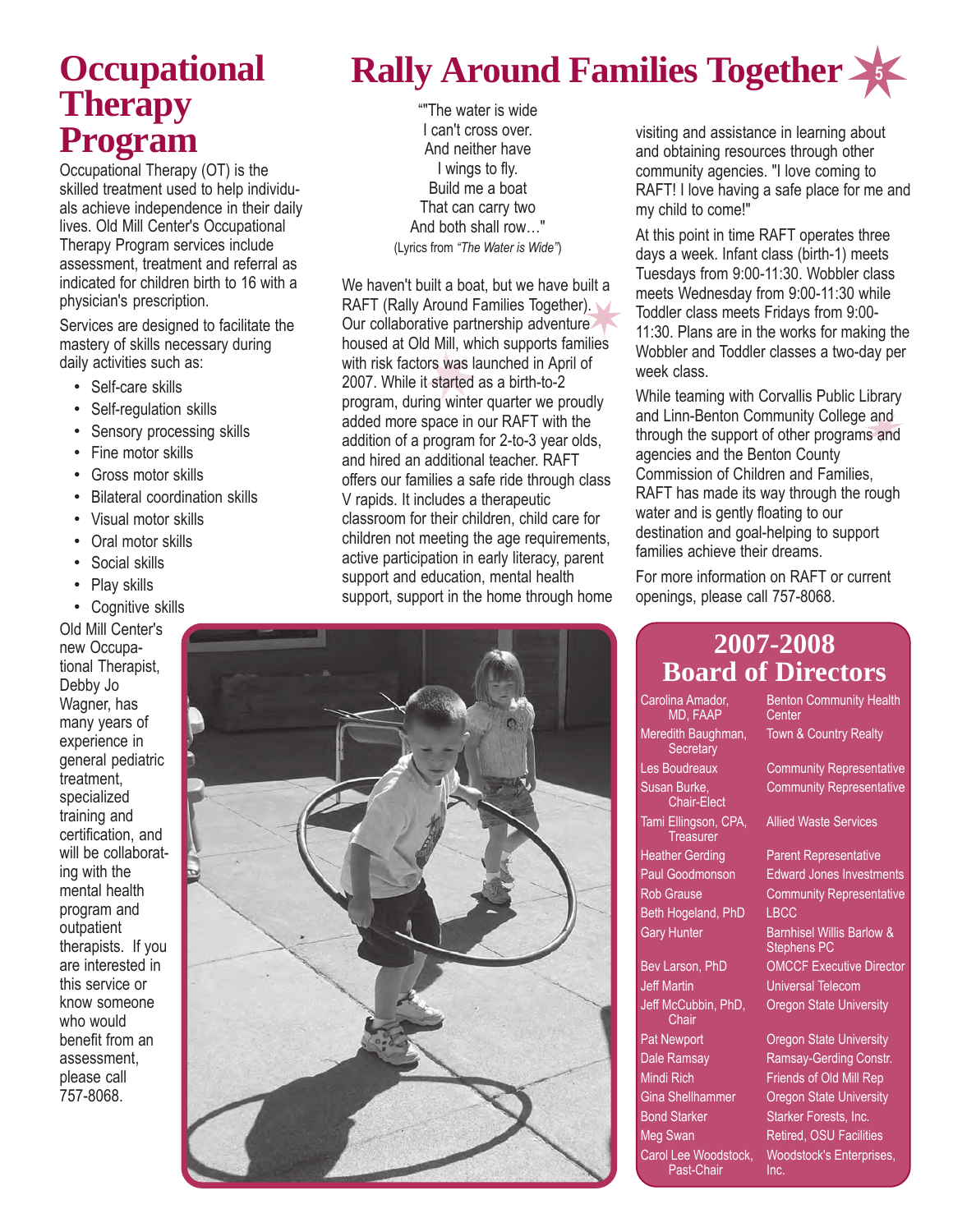### **6** Many, many thanks

#### **We're in First Thanks**

Thanks to Corvallis Kiwanis Old Mill's new Monkey Room has received a to state-of-the-art climbing wall. The Kiwanians, who donated all the funds for this project, also put a lot of time and energy into installing the wall, which was quite a feat! We will have a lot of happy little monkeys to enjoy this new therapeutic tool.



#### **West Wing**

OMCCF moved into our new West Wing with the help of some incredible volunteers. Board member, Dale Ramsay, worked hard all making sure everything in the new wing was ship-shape and our wonderful preschool classroom volunteer, Jim Eickelberg, gave many hours washing cubbies and toys. Everything went to its new spaces like brand new! Local ROTC and staff members were also a tremendous help and to our great joy, about 20 Mr. CV candidates came and worked their hearts out moving furniture and classroom supplies,



cleaning all the balls in the ball pit, and much more! All in all, it was an enjoyable, if somewhat exhausting, day for everyone as we began to realize the dream of the first phase of our agency expansion. Thanks to all of you for the part you've played in packing, hauling, carrying, setting-up, etc. It takes a team to make it all happen and we're so happy to have you on the OMCCF Team!!!

### **They're "One smart Cookie!"**

For the past five years, a dedicated group of "smart cookies" has been baking weekly goodies, not only to satisfy the chocolatecraving palate of Old Mill Center staff, volunteers, interns, parents and board members, but to raise money for the classrooms. These "smart cookies" provide a much-anticipated treat each week and have enabled the classrooms to buy such materials as digital cameras, a photo-smart



printer, dictation machine and art center to name a few. Come by on Wednesdays and Thursdays for some tasty treats. The "smart cookie" awards go to Kathy Mark, Cindy Bond, Amy Smoker, Annmarie O-Daniel, Marcy Monasky, Catherine Bramwell, Jill Irwin and the children of the Intensive Treatment Services classroom. Keep on bakin'!

#### **Grants**

An anonymous donor provided funding for the RAFT Program (Rally Around Families Together).

**Corvallis Kiwanis Foundation** funded a Steamroller. A device used to provide the sensory input children need to calm their bodies.



**Corvallis Youth Services Committee of Kiwanis** funded a Boardmaker, a software application, which significantly advances the language and communication skills of all children, but especially for those with special needs.

**The Brauti Family Fund** provided funding for general operating expenses.

### **Holiday Giving**

Led by Touchdown for Toys community leaders: Allied Waste Service, Corvallis Gazette Times & Albany Democrat Herald, Fidelity National Title, OSU Federal Credit Union, Samaritan Health Services, State Farm Insurance, Timberhill Athletic Club and Town & Country Realty. Other friends who adopted families include Jayne Ackerman, Bea Boedtker, John & Lee Bramwell, Randy Curtis, First Alternative Coop and patrons, Bob & Chris Gerding, Goat's Galore 4-H Group, Good Earth Pest Co, Good Samaritan Regional Medical Center Pharmacy, Mary Jane Gray, Mike & Kim Gray, Deanne Hanvey, Heresco Chiropractic, Holiday Inn Express, Stacy Juancho, Chuck Kingsley, Legend Homes, Garey & Kathy Mark, Jan Monetcucco with Discovery Toys, Phi Delta Chi Fraternity, Jo & Fred Price and family, Justin & Riley Ramirez, Shannon & Ryan Starwalt, Timberhill Realty, Town & Country Realty and Zooeys. Thanks to them and all the hard working volunteers and staff who shopped, wrapped and delivered gifts the 7th annual Touchdown for Toys campaign was a huge success and made each child's holiday a memorable one!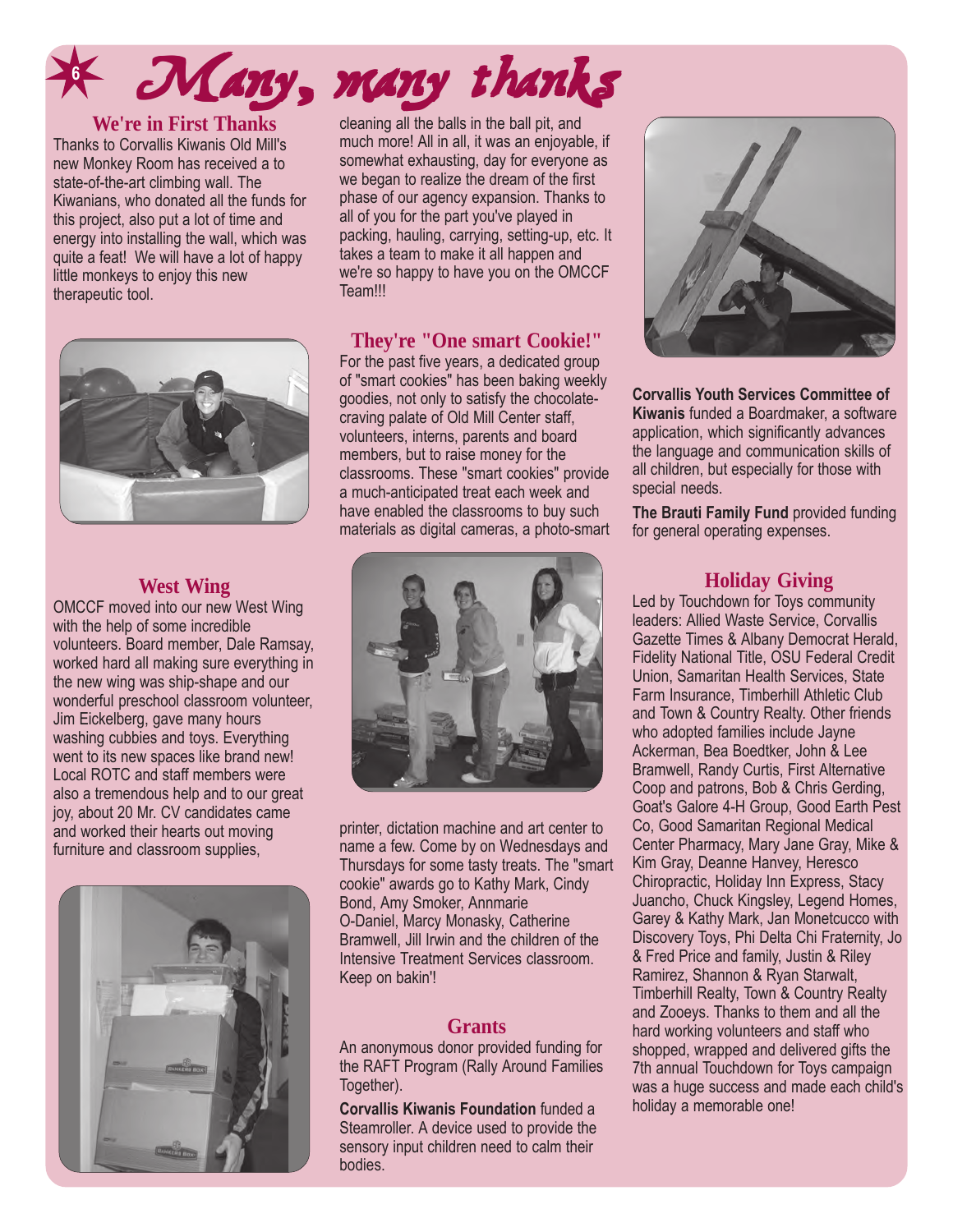### *Thanks to our Donors (donations through 2/22/08)*

Raymond Adamic Paul & Ginny Adams Albertson's Tom & Donna Allen Jeffrey & Sharon Amsberry Louis & Nathalie Anderson Jeff & Debbie Andrews Mark & Cindy Aron Jane White & DeeDee Ault Amy Baird Jack Banks Terry & Katie Barker Barker-Uerlings Insurance Peter & Norma Barnhisel Meredith Baughman Bill & Nan Beck Dorothy Bell Dave & Cammie Bella Bill Benson Tracy Bentley-Townlin Rod & Karen Berklund Sally Byrd & Luiz Bermudez Pat Newport & Buzz Berra Jill Beuter David & Myra Blatt John Block Molly Bloomfield Rich & Kerry Blum Steve & Tyke Blum Nancy Book Shirley Botti Jack & Judy Brandis Fred & Mary Brauti Don & Lindy Brown Dick & Nancy Bryant Michael Burke Gordon & Geraldine Burtner Arleta Burton Pam & Jerald Buthmann Len & Sharon Butterfield Bruce & Deb Bynum John & Shirley Byrne Doris Caldwell Dana Campbell Duncan & Janet Campbell John & Marilyn Hull Ted & Swannie Carlson June Carter Usha Chakrabarti Tony & Joyce Christopher Bill & Gloria Jirel Citizens Bank City of Corvallis David Clark Marian Coffey Marnie Conrad Dave & Sue Cook Corvallis Clinic Herb & Linda Crew Brian & Candy Croft Paul & Elaine Cull Randy Curtis Dominic & Barbara Cusimano Nick Cutting Carly Davis Curtiss & Ann Davis Joseph & Jill Dealy

Helen Dickason Paul & Sue Doescher Sylvia Donovan Meg Dooley Charles & Ellen Drake Lee & Michelle Eckroth John & Judy Ellingham Jack & Kay Enbom Roger & Nancy Evans Eleanor Ewalt Kathy Farnsworth First Alternative Co-op Mayan Fogarty Steve & Susan Ford Elaine Forester Rod & Ruby Frakes Bud & Dot Fredericks Bruce & Larky Frey Mary Fryer Ellen Fuller Greg & Sharry Gale Sue Garmon Forrest & Joan **Gathercoal** John & Linda **Gebetsberger** Bud & Anita Gibbs Richard & Carol Gilsdorf John Gottko Rob & Jill Grause Lia McCabe & Richard Gretz Tom & Jeanne Griffith Earl & Linda Hadfield Jim Hall Dan & Betsey Harrington Irwin & Kay Harris Norbert & Eileen Hartmann Ed & Kathy Heath Denny & Judy Hedges Matthew & Sandy **Heineck** Hewlett Packard Hokkaido Institute of **Technology** Carol Holt David Horning Mike Houglum Jim & Ruth Howland Dean & Lori Hurt Jill & Tom Irwin William Jenkins Ernie Johnson Faith Junghans Betty Kaul Jan Keim George & Sue Keller Roger & Helen King Charles & Jacqueline Kingsley Kiwanis Club of Corvallis Jean Kliewer Leona Klippel Sharon Klouchek Frank & Ronna Knight Kristi Kokes Wayne Kradjan Jerry & Vida Krantz Jack & Carol Krauss

#### Judy Krueger John & Judy Ladd Duane Lammers Rubin & Jan Landau Theodore Langton Sid & Judy Lasswell Helen Leff Berlan & Dorette Lemon Julie Livingston Jack Peters & Tina **Luskey** Martha Picci & Boyd Lyon Ron & Ann Marek Paul Marriott Don & Amy Martin Keith Martin Osa Martinson LaMont & Della Matthews Mary McClintock Anita McEldowney Michael & Louise **McGregor** Lori Meihoff Georges Lifermann & Marilyn Miller Paul & Emily Miller Gerald Mock Maria & Joseph Monteleone Pat Moore Jerry & Carol Neil Dick Nichols Jim & MaryAnne Nusrala Michael & Barbara Oday Dennis & Nellie Oehler Lou & Claire Oester Nancy Oja-Munson Richard & Karen Oldfield Elizabeth Orner Margaret Orsi OSU Federal Credit Union Meg Swan Laura Ouellette Russell & Dixie Paglia Sibyl Parks Mario & Alma Pastega Nancy Patrick PEO Sisterhood Chapter AR Allen & Jean Peters Alexander Petersen John & Alberta Peterson Peter & Carole Peterson Spencer & Shirley Peterson Wayne & Verlyn Phillips Wayne C. & Pat Phillips Larry & Becky Plum Dow & Peggy Poling Bob & Susan Poole Dick & Rachel Powell Fred & Jo Price Liz & Spencer Putnam Dale & Frances Ramsay Krishna & Roxana Rao Edward & Beth Ray Meg & Gordy Reeves Kay Conrad & Alan Robinson Jack & Marnie Ross Jean Roth Camille Hall & Jim Rouff Addie Sahnow

David & Janet Samuel Stephen & Kathy Sansone Donna & Loren Sapp Dick & Meg Scanlan John Schaer Judy Schaumburg Henry & Miriam Schaup Bob & Susan Schmidt Dave & Linda Schudel Paula Schudel Steve & Patrice Schuetz Harry Schultz Charles & Dolores Seemuth Ida May Sekermestrovich Mary Alice Seville Sid & Gracie Shannon Roger & Cheri Sheldrake Clara Shoemaker Tom & Karol Simas Steven Sims Paul & Lola Skirvin Edna Smith Joyce Smith Lauren & Dina Smith William & Rita Snyder Duane & Peg Sorensen Jim & Joyce Spain Robert & Karen Speaker Scott & Peggy **Spiegelberg** Virginia Stanton Starker Forests, Inc. Warren & Maryanne **Staton** Bob & Emily Steele Ray & Genny Stephenson Lee Strandberg Kenneth & Carol Stueve Alan Sugawara Ellen Tappon Marilyn Tarrant Francine & Glen Theodore Richard Thompson Doris Tilles Town & Country Realty Edward & Barbara Trione Cliff & JoAnne Trow United Way of Lane **County** Paul & Fran Valenti Tony Vanderheide Judy VanValkenberg David & Jeanne Vincent Joel Wall John & Eneke Warnke Bruce & Bobbi Weber Dee Wendel Stewart & Jan Wershow Susan Burke & Larry **Weymouth** Rick & Barb Wilson William & Judy Winkler Women's Best Ball **Tournament** Keith & Patricia Wonderly Roland & Erica Woodcock Carol Lee Woodstock Ralph & Claudia Wyatt Bill & Penny York Barbara Yung

Lois Marie & Joe Zaerr

#### **Mr. CV Donations**

Meredith Baughman Craig & Tami Ellingson Victoria Findlay Margaret Frank Katherine & G.W. Harding Will & Bobbie Holsberry Margaret & William Kimball Judi Kloper Barb & Mark Meyers Barb & Ken Pastega Mark & Alice Rampton Lillan Smith Ian & Carol Walsh Terrance Wells





**In Memory of Jack Bressl** Sandra & Timothy Bergin John & Judy Brandis

**7**

Marvin & Lauri Crocker **In Honor of Barbara & Len Weber** Robert & Cleo Burtner